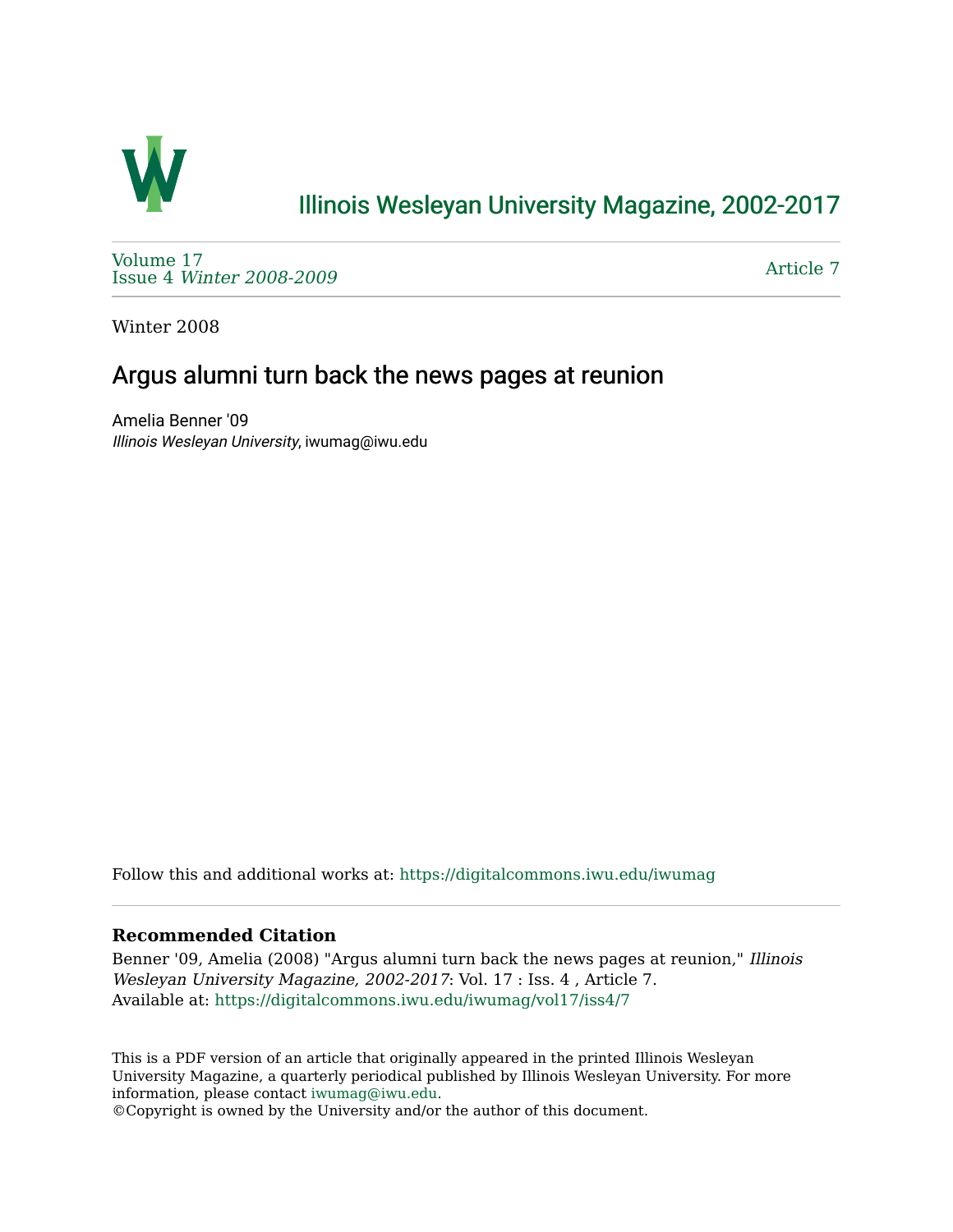## Argus alumni turn back the news pages at reunion

**Story by AMELIA BENNER Photos by LORI ANN COOK**



**Former staff members Sarah (Zeller) Julian '07, Becky Welzenbach '07, Jim Dorsey '68 and George Vinyard '71 enjoy swapping tales of their editorial travails at the Argus reunion.**

Former *Argus* editor Jim Dorsey '68 will never forget the road trip he and five fellow student journalists took during spring break 1966.

En route to Florida in a car with valve problems, the group spied a banner promoting a Ku Klux Klan rally near Montgomery, Ala. The budding reporters decided to attend and then report what they observed in the paper, which has been students' source for campus news since 1894.

"We had grannies in their sheets, and babies in their sheets — and six preppies from Illinois," Dorsey recalled with a laugh. During the rally, one Klan leader told the crowd, "I want you all to look around and point out the FBI informants." The Wesleyan students cowered.

Dorsey recounted the story at the first-ever *Argus* staff

reunion, held during Homecoming weekend. Organized by Karin McDowell '00, the October reunion allowed *Argus* alumni — whose graduation dates ranged from the early 1950s to 2008 — to share memories and explore the *Argus* office on the Memorial Center's second floor.

"It was really great to see alumni from throughout the years being united through their experiences at the *Argus,*" said Sarah (Zeller) Julian '07, a former editor. "The event was a way for some of us younger alums to find out more about what the campus was like during national conflicts like the Vietnam War, but also to share our common experiences — late nights designing the paper, conflicts with administrators and a desire to learn what journalism is all about."

Many former staff members were surprised that the room was no longer partitioned into separate offices and is now filled with computers instead of typewriters. But the beloved boar's head above the fireplace — the unofficial *Argus* mascot that mysteriously appeared in the office during the 1980s —was a familiar sight for many and a popular backdrop for photos.

The *Argus* Homecoming issue, published on Oct. 3, also included a special supplement with guest columns by past editors. The issue's front-page headlines reflected the issues of the day — the stock market crisis and the impending presidential election — as well as campus events and opinions. Several



**Alumni recalled Harvey Beutner (shown standing in above photo) as a guiding voice for the** *Argus* **newsroom.**

reunion attendees praised current staffers for their willingness to connect with what's going on beyond the campus bubble.